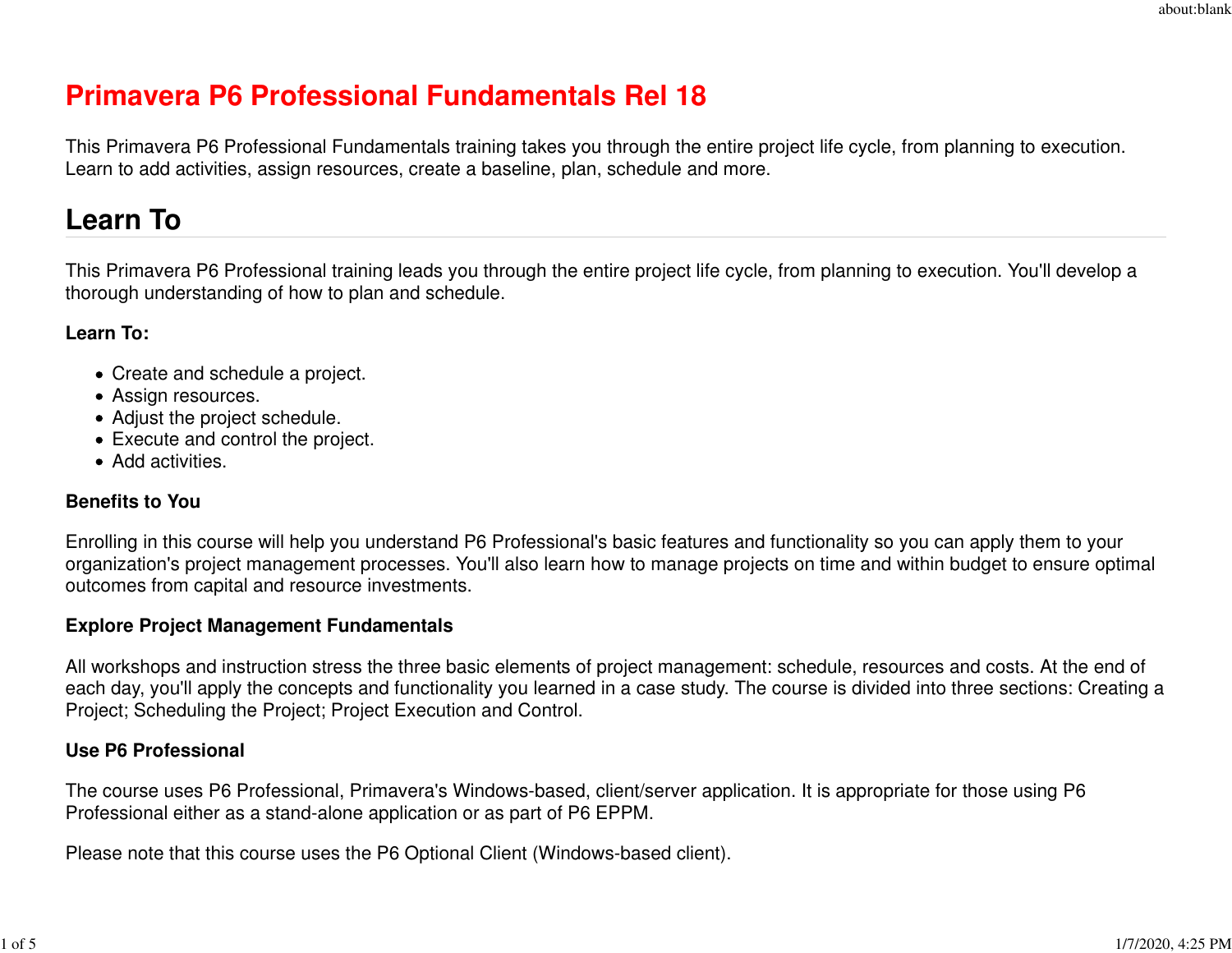# **Prerequisites**

# **Audience**

- Analyst
- End User
- Implementer
- Manager

# **Course Objectives**

- Create a Work Breakdown Structure
- Define roles and resources
- Assign roles
- Assign resources
- Analyze resources
- Optimize the project plan
- Understand data structures
- Create a project
- Add activities
- View calendars
- Create relationships
- Schedule the project
- Assign constraints
- o Create reports
- Format schedule data
- Execute the project

# **Course Topics**

## **Understanding P6 Data**

- Describing Enterprise and Project-Specific data
- Logging In
- Opening an Existing Project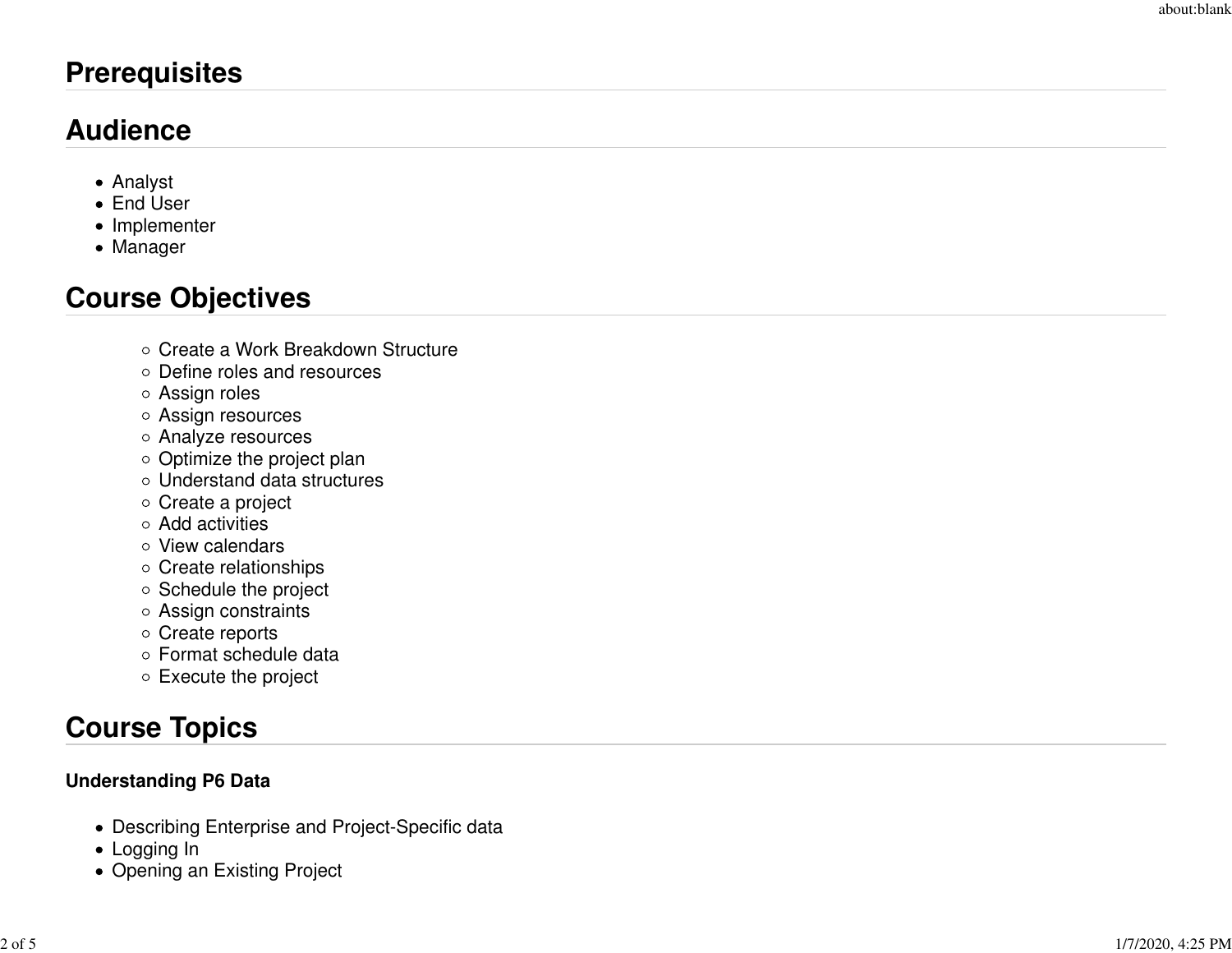• Opening and Customizing Layouts

### **Enterprise Project Structure**

Describing Components of EPS

## **Creating a Project**

- Create a project
- Navigating in the Projects Window
- Viewing Project Details

## **Creating a Work Breakdown Structure**

- Defining a Work Breakdown Structure
- Creating the WBS Hierarchy

## **Adding Activities**

- Describing an Activity and its Components
- Describing Activity Types
- Adding Activities
- Adding a Notebook Topic
- Adding Steps to an Activity
- Assigning Activity Codes

## **Creating Relationships**

- Viewing a Network Logic Diagram
- Relationship Types
- Creating Relationships

## **Scheduling**

- Performing a Forward and Backward Pass
- Describing Float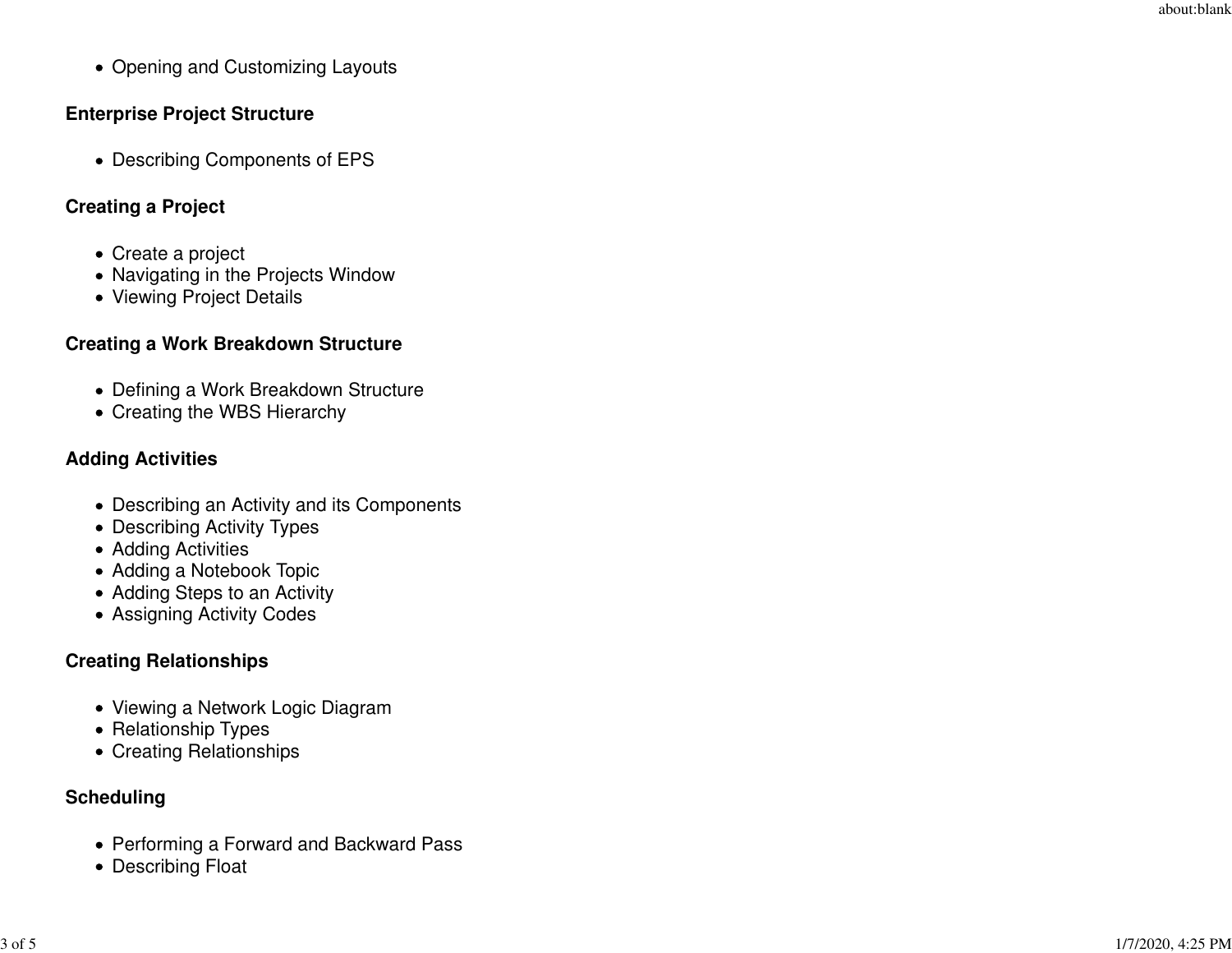#### **Assigning Constraints**

- Applying an Overall Deadline to a Project
- Apply a Constraint to an Activity

### **Using Reflection Projects**

- Creating a Reflection Project
- Merging Changes

## **Formatting Schedule Data**

- Grouping Activities
- Sorting
- Filtering

#### **Roles and Resources**

- Describing Roles and Resources
- Viewing Dictionaries

#### **Assigning Roles**

- Assigning Roles to an Activity
- Assign Rates on Roles

#### **Assigning Resources**

- Assigning Resources
- Adjusting Budgeted Units/Time

#### **Analyzing Resources**

• Displaying the Resource Usage Profile

#### **Optimizing the Project Plan**